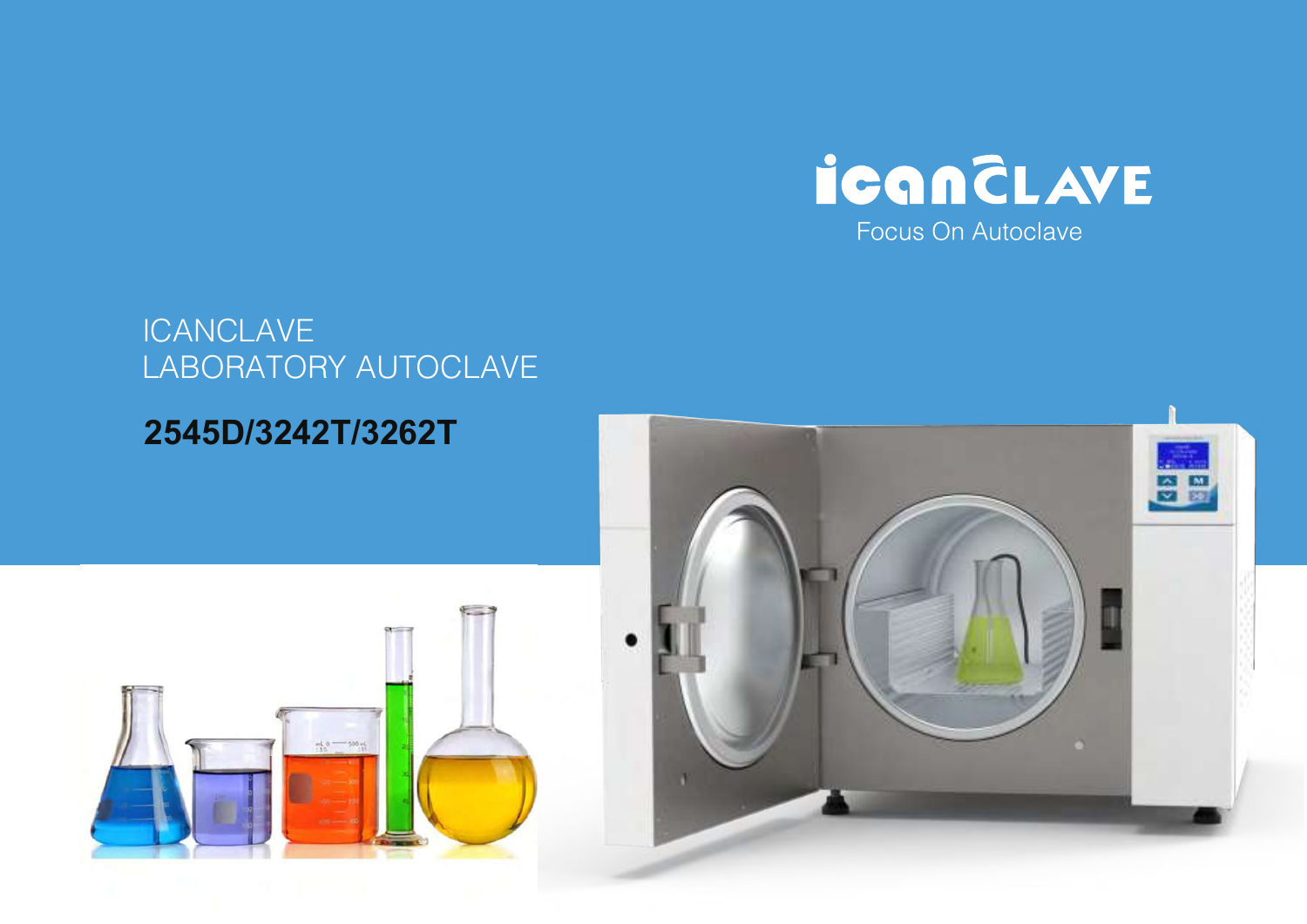# Laboratory Autoclave

Specially designed for laboratory sterilization, making the sterilization process more leisurely, safe, accurate, the whole process can be traced and verified.

# **Microbiology, Bio-Chemistry/**

Sterilize culture media and liquid precisely with the integrated media sensor.

#### **Pharmacy**

Sterilize hollow instruments, porous materials, packaging, plastics, rubber and textiles.

# **Food Industry**

Food preservation.

# **Universities**

Robust, ideally for any application and training operation.

# **Material testing**

Perform hundreds of cycles in succession, fully automatically without user interaction.



Instruments packed and unpacked Porous material & textiles Glass Glass Liquid in open bottles Culture medium & agar











Rubber **Plastic** Plastic **Food in open jar Lab waste** Lab waste







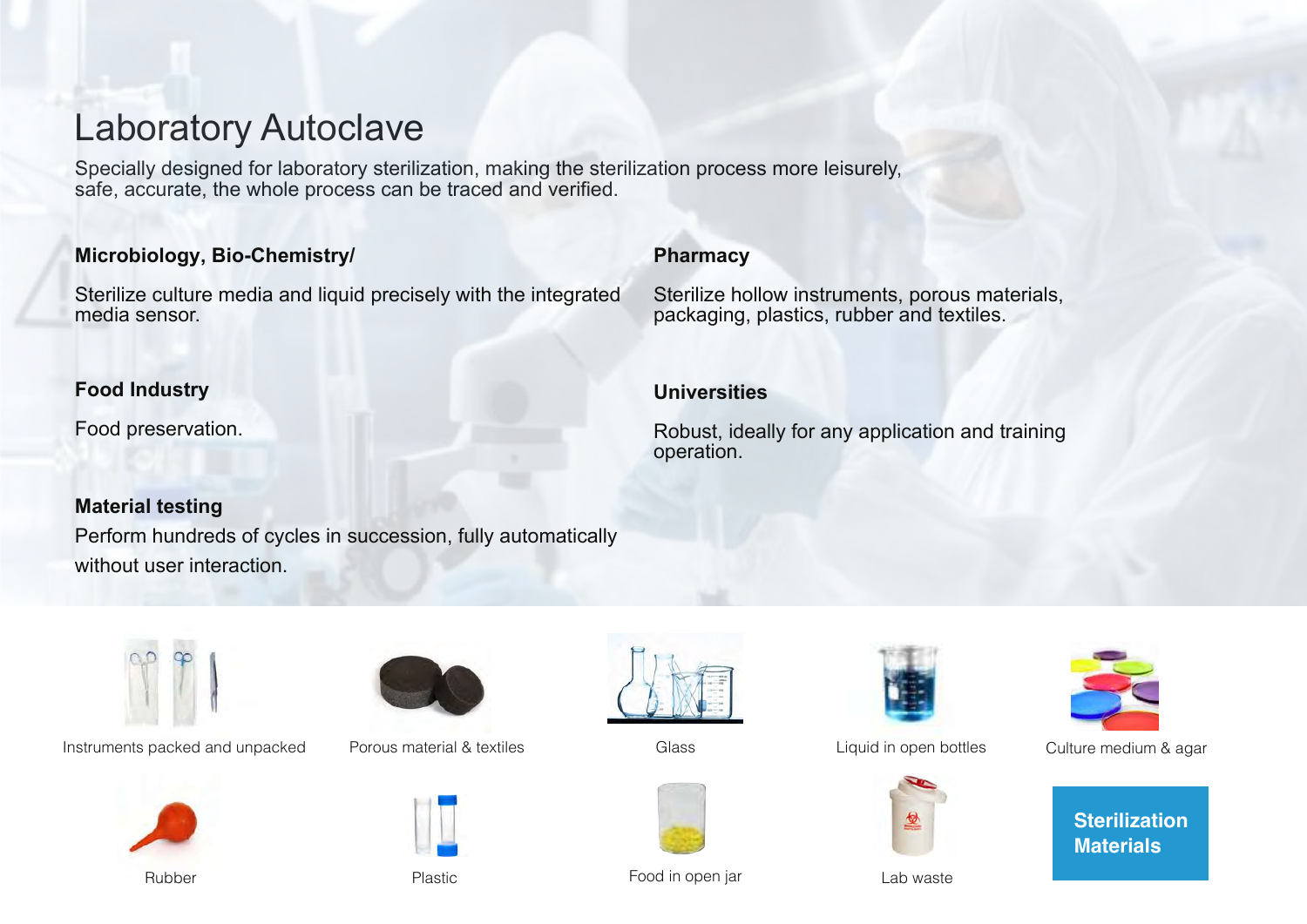#### **Independent steam generator**

Fast generation of fully saturated steam to ensure efficient sterilization

#### **Pulsating vacuum system**

Ensures effective removal of cold air inside the chamber as well as air bubbles in solid instruments, porous instruments and wastes, so that the steam can completely penetrate the interior of the object to achieve an effectively sterilization.

#### **Multi protection**

Equipped with mechanical and electronic safety mechanisms for pressure & temperature overload protection and safety door locking system.

# **Media temperature sensor**

Equipped with a special media temperature sensor for liquid sterilization. The media sensor is inserted into the liquid to accurately and effectively monitor the temperature of the liquid. so as to achieve effective sterilization

# **Fresh water and waste water tank**

Built-in fresh water tank and waste water tank, no need to add fresh water or drain waste water in each cycle.

# **Drying**

All sterilization programs include a drying phase, the drying time is programmable. There is also an additional separate drying program that dries items independently.

#### **User - defined program**

Sterilization temperature, pulsating vacuum times, sterilization time. Drying time can be user-defined , not only to meet the sterilization of instruments, glasses, liquids, culture media, etc., but also to maintain the temperature after sterilizing process.

# **Documentation**

Equipped with an internal memory able to store 10000+ cycles, and the cycle reports can be automatically saved via the USB driver or simply printed on thermal paper as soon as cycle ends.

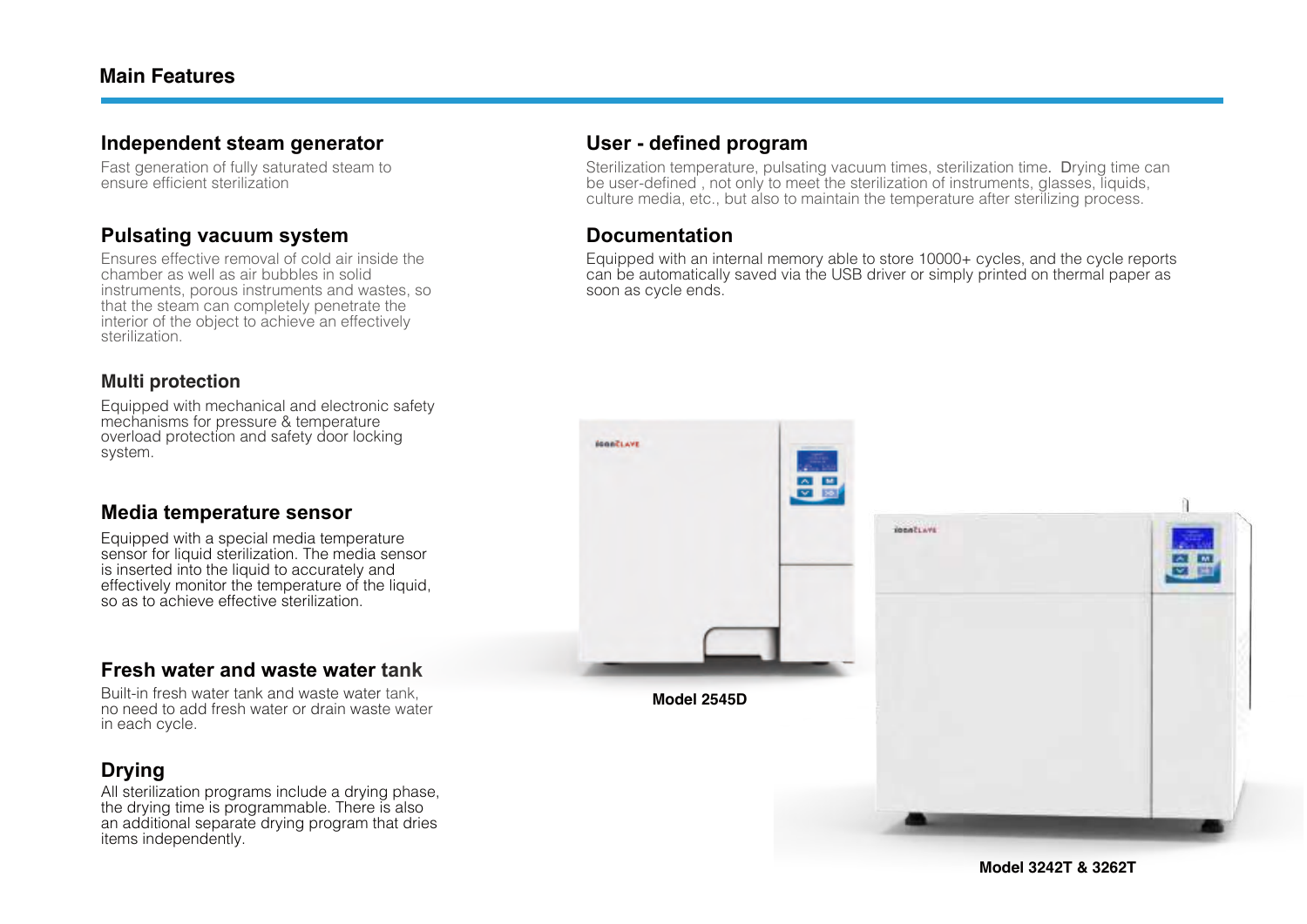| Vacuum times<br>Programs   | <b>Sterilizing Teperatures / Time</b> | Drying Temperature /Time    |
|----------------------------|---------------------------------------|-----------------------------|
| Liquid 1<br>$\overline{0}$ | $105 - 134^{\circ}C$ / 0.5-99min      | 45-60 °C / 0-30min          |
| Liquid 2<br>$\Omega$       | $105 - 134^{\circ}C$ / 0.5-99min      | 45-60 °C / 0-30min          |
| Instruments 1<br>$1 - 3$   | $105 - 134^{\circ}C$ / 0.5-99min      | 45-60 °C / 0-30min          |
| $1 - 3$<br>Instruments 2   | 105-134°C / 0.5-99min                 | 45-60 $\degree$ C / 0-30min |
| Waste 1<br>$0 - 3$         | 105-134°C / 0.5-99min                 | 45-60 °C / 0-30min          |
| Waste 2<br>$0 - 3$         | 105-134°C / 0.5-99min                 | 45-60 °C / 0-30min          |
| $\Omega$<br>Dry            |                                       | no limited                  |
| B&D/Helix<br>3             | 3.5min                                | 15 <sub>min</sub>           |
| 3<br>Vacuum test           | $3.5$ min                             |                             |
|                            |                                       |                             |

#### **How to choose the program**

| <b>Sterilziation material</b> | Program           | <b>Vacuum times</b> |
|-------------------------------|-------------------|---------------------|
| <b>Wrapped instruments</b>    | <b>Instrument</b> | 3                   |
| Unwrapped instruments         | Instrument        | 1                   |
| <b>Glasss</b>                 | <b>Instrument</b> | 1                   |
| <b>Porous material</b>        | <b>Instrument</b> | 2 or 3              |
| <b>Textile</b>                | <b>Instrument</b> | 3                   |
| <b>Plastic &amp; Rubber</b>   | <b>Instrument</b> | 3                   |
| Liquid                        | Liquid            | $\overline{0}$      |
| Culture media                 | Liquid            | $\overline{0}$      |
| Lab solid waste               | Waste             | 3                   |
| Lab liquid waste              | <b>Waste</b>      | $\overline{0}$      |

#### **Sterilization of Instruments**



# **Sterilization of liquid with media sensor**

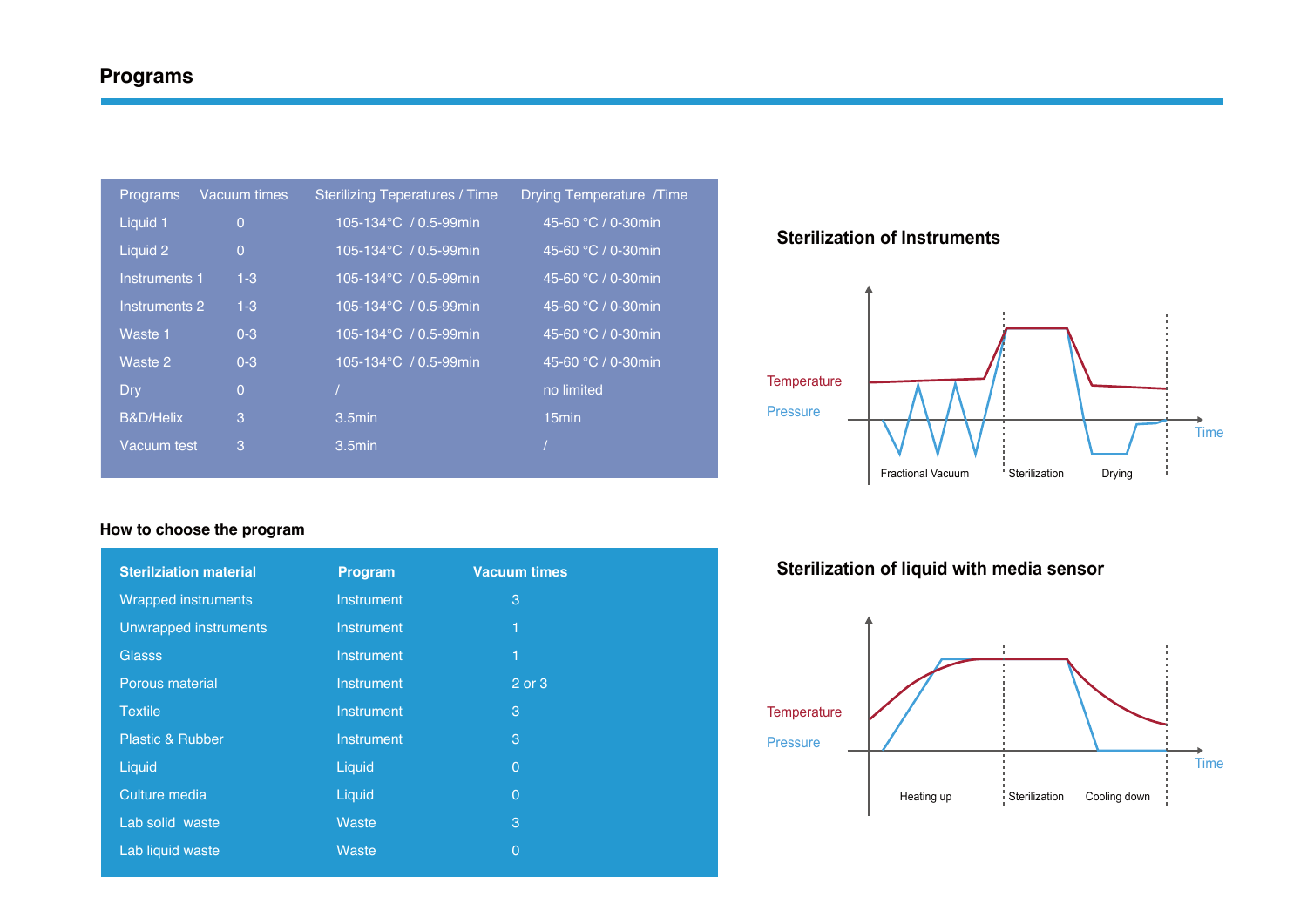#### **1. Parameter**

Chamber Dimension: Φ250mm x 450mm Voltage: 220v/110v, 50Hz/60Hz Power: 1750w Max sterilization temperature: 134 ℃ Net Weight: 53kg Product dimension(W\*H\*D): 490\*455\*690mm





#### **2. Max loading capacity**



#### **3. Dimension of tray**







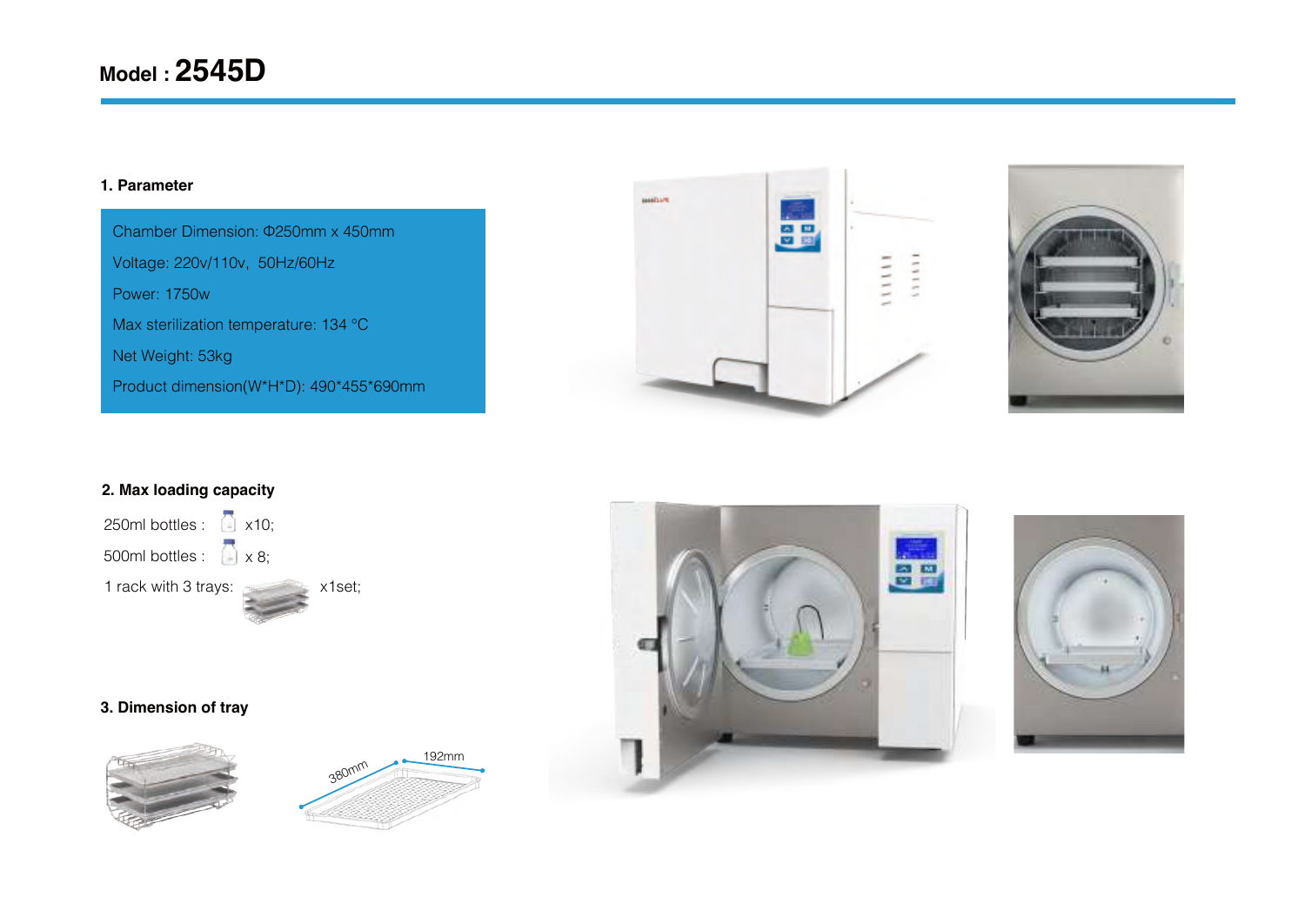# **Model : 3242T/3262T**

#### **1. Parameter**

| <b>Chamber Dimension:</b>               | 3242T                 | 3262T                 |
|-----------------------------------------|-----------------------|-----------------------|
| <b>Chamber Dimension:</b>               | <b>Φ320mm x 420mm</b> | <b>Φ320mm x 620mm</b> |
| Voltage:                                | 220V/110V             | 220V/110V             |
| Power:                                  | 2300 W                | 2800W                 |
| Max sterilization temp.:                | 134 °C                | 134 °C                |
| Net Weight:                             | 96kg                  | 120 <sub>kg</sub>     |
| Product dimension(W*H*D): 640*560*640mm |                       | 640*560*840mm         |

#### **2. Max loading capacity (based on all sizes bottle trays)**













# **3. Dimension of standard tray 4. Dimension of bottle tray (optional)**



222mm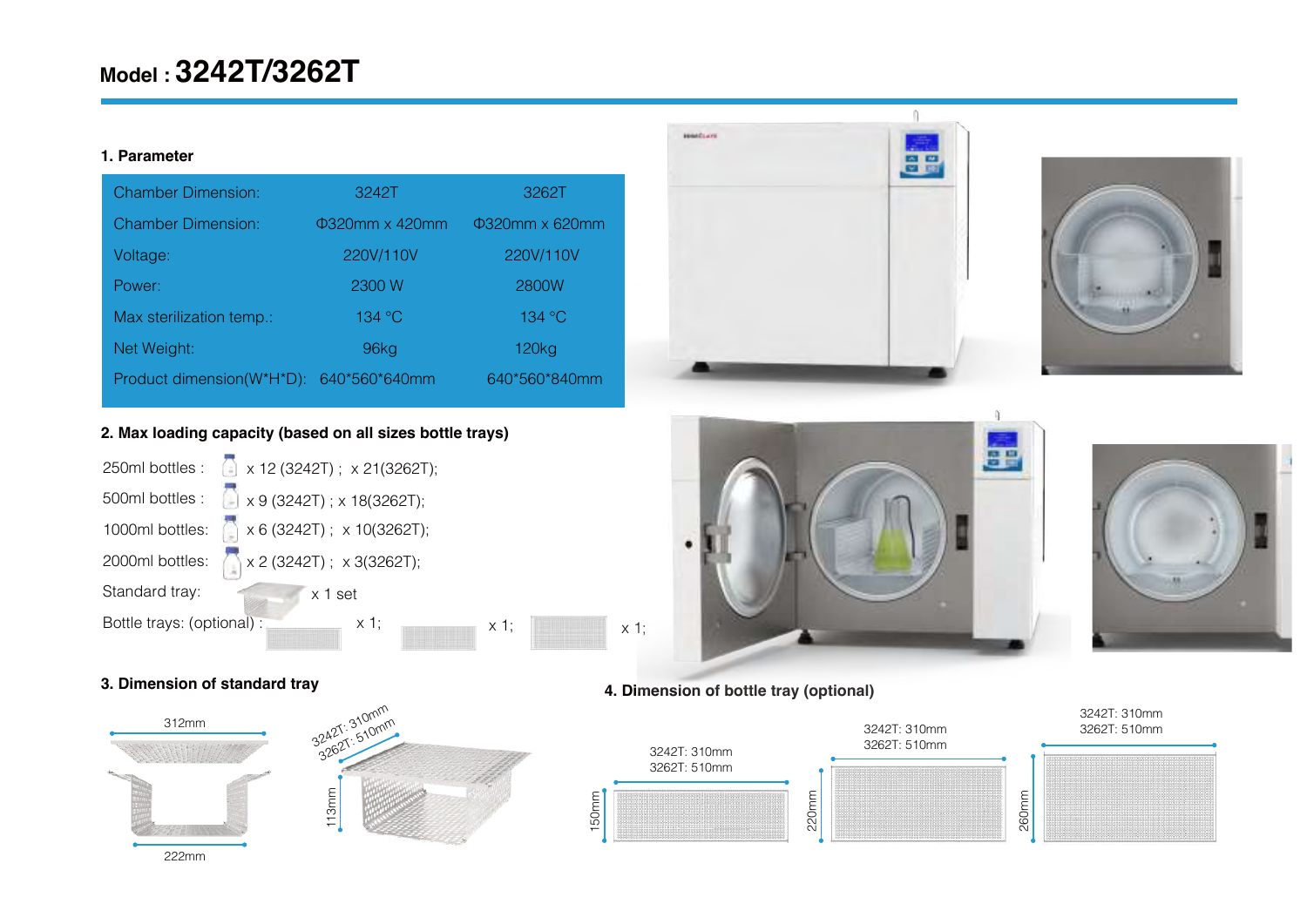#### **Standards**

93/42/EEC Directive on Medical Devices. 97/23/EEC Directive on Pressure Equipment. EN 61326, EN 61000 Electromagnetic Compatibility. EN 61010-1 Safety requirements for electrical equipment.

#### **Accessories**







**sealing machine Water Distiller Ultrasonic cleaners Label printer**